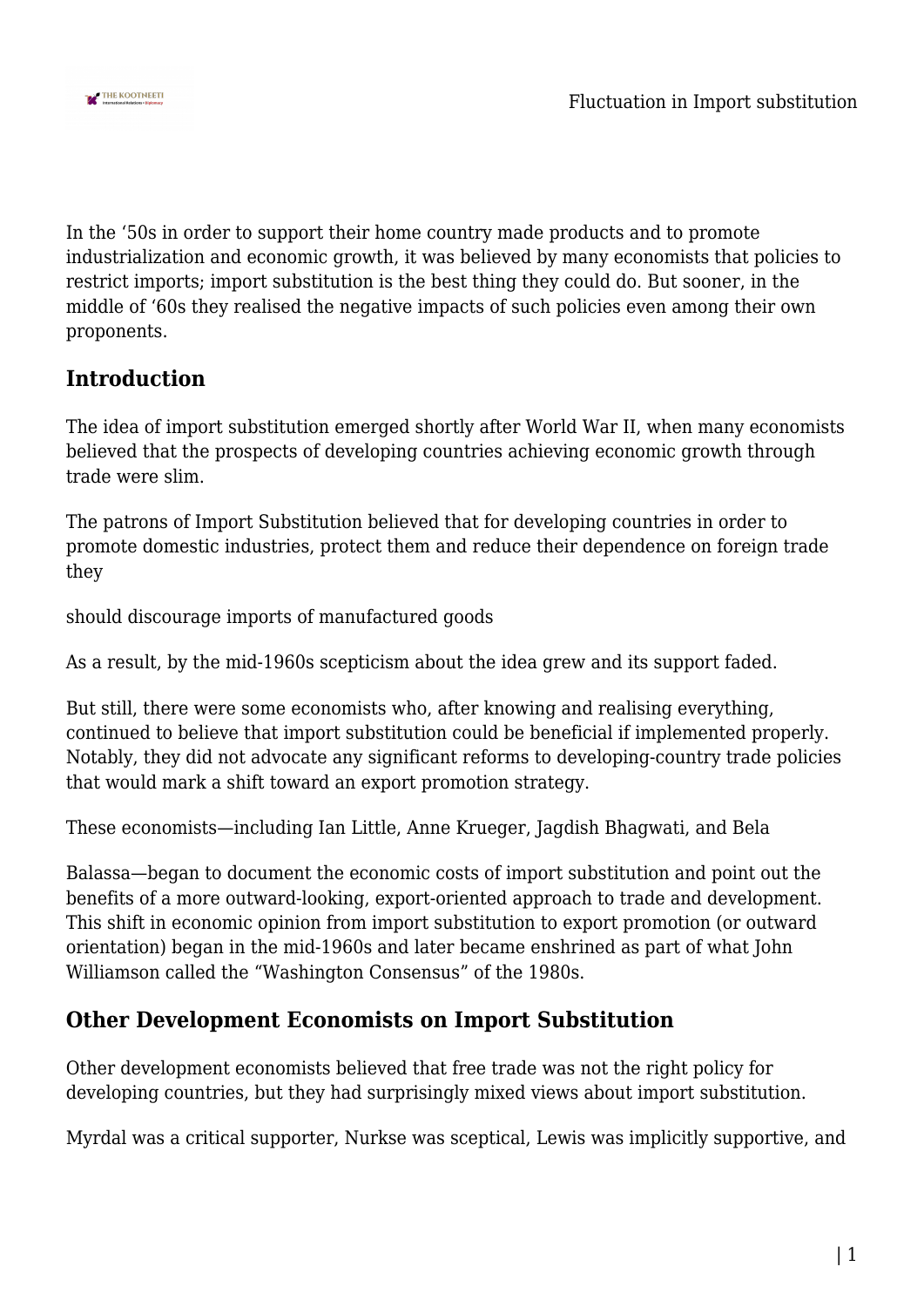

Hirschman was downright dismissive.

Even in his book Economic Theory and Under-Developed Regions and elsewhere, Myrdal attacked "the logically untenable and fallacious doctrine of free trade." In his view, "the

advice underdeveloped countries are not often gratuitously given to abstain from interfering with foreign trade, and from tampering with the foreign exchanges is in most cases tantamount to advise not to bother about economic development." He emphatically rejected using market prices as a way of judging how resources should be allocated because those prices, in his view, did not reflect true social costs.

But, although he rejected free trade as a guide to policy, he never dismissed the importance of exports. In An International Economy, he also argued that "an underdeveloped country has powerful reasons for maximizing the total value of its exports; for its ability to export will

always be the main determinant of its capacity to import capital goods which it needs in order to build up, inter alia, its manufacturing industries." Therefore, "the proper approach to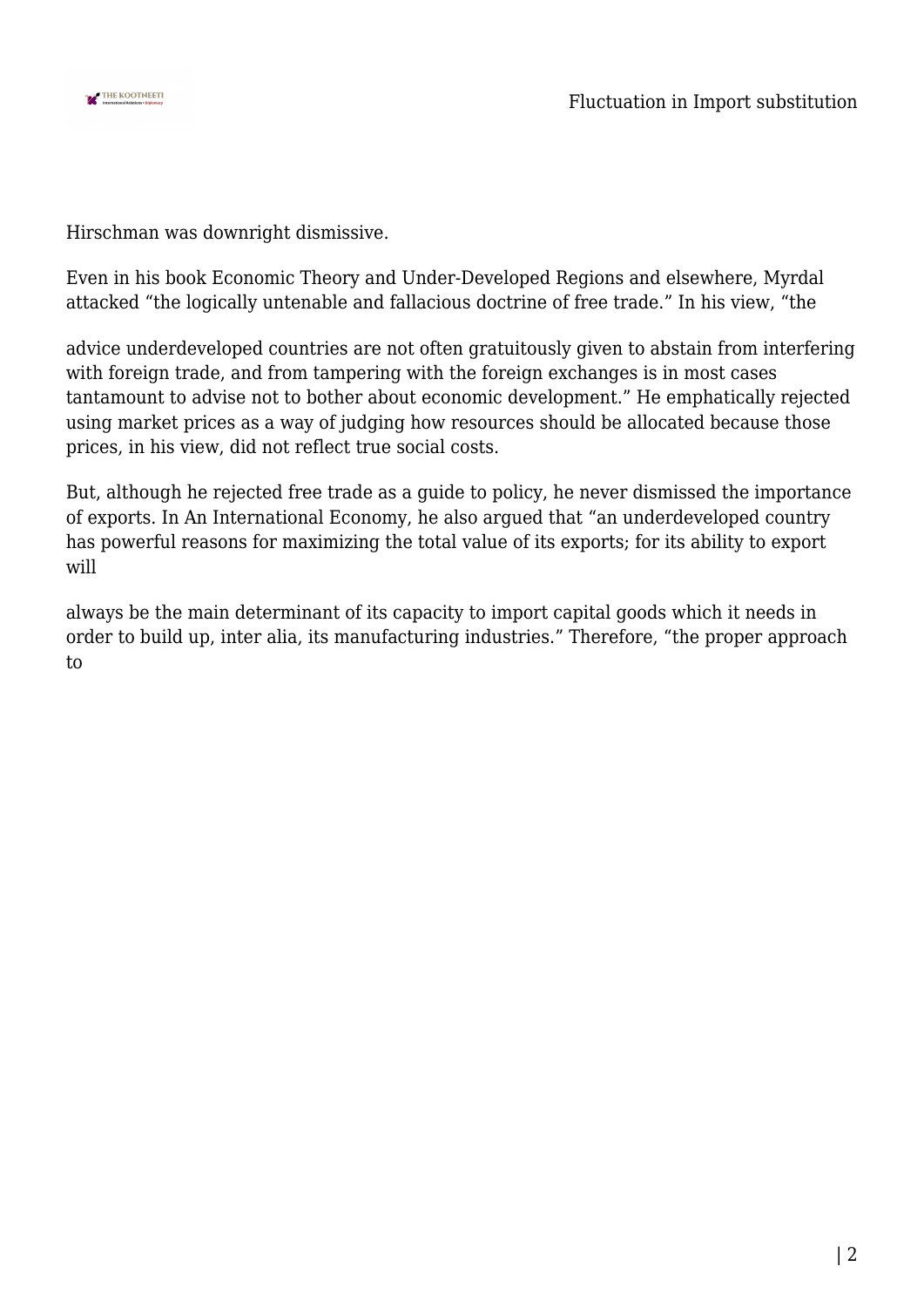



Image source: Business China

exports for an underdeveloped country would seem to be in the nature of a general and uncomplicated policy of export promotion," specifically if such a policy would help variegate exports did not trivialize or make light of imports because at that time developing countries were in serious need of acquiring foreign capital goods. And, the feeling was because underdeveloped countries were short of foreign exchange earnings and the market could not be trusted to allocate scarce foreign exchange appropriately, so government authorities had to intervene to "give free entrance to capital goods but clamp down on imports of consumption goods and, in particular, luxury goods". But, again Myrdal argued that: "in order to push its development, an underdeveloped country will normally be bound to restrict imports of

consumption goods in order to devote as much as possible of its available foreign exchange to buying capital goods."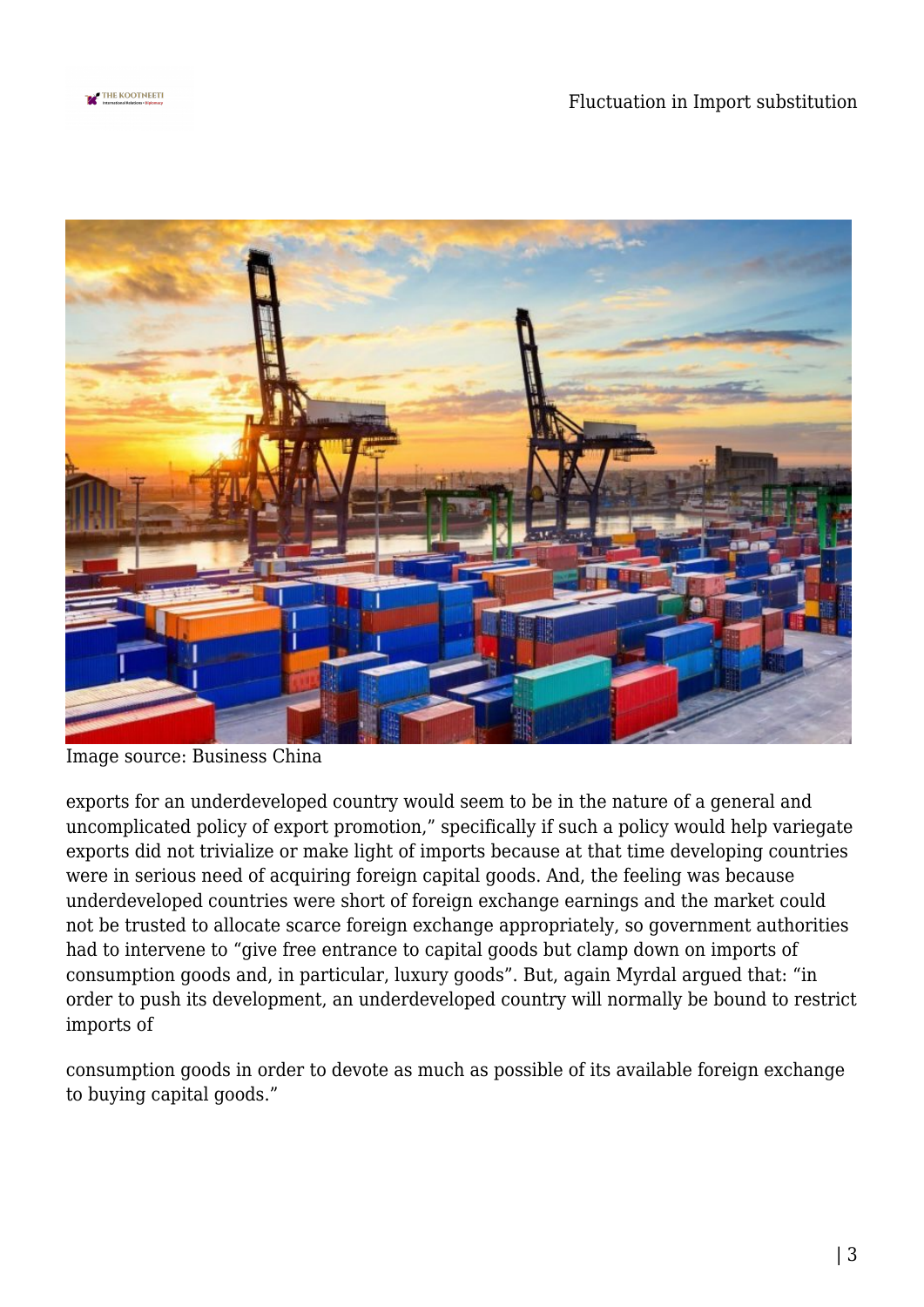

## **Growing Skepticism of Import Substitution in Practice**

In many Latin American countries, Prebisch (Economists) observed, import substitution "has been carried out with very serious flaws."

At that time existing policies related to Import Substitution were not the product of a

well-thought-out development strategy but often the result of emergency measures designed to cope with short-run balance of payments difficulties. Although he did not question the merits of import substitution in principle, still he wondered whether such policies had gone too far in practice and were having a detrimental impact on exports and stated:

"The need for import substitution and for consequence protection of substitution activities has been unavoidable. But there has been a failure to boost exports to the same extent. There has been discrimination in favour of industrial substitution policy and against exports, mainly industrial exports. The ideal policy would have been to promote exports in order to place them on an equal footing again with substitution activities, which does not necessarily mean

equal incentives……. By subsidizing substitution production rather than production intended

for new exports (industrial or primary), export opportunities have been lost which, had they been properly used, would have reduced the scope of substitution policy or made more rapid economic growth possible."

Besides this, he also warned of "exaggerated protectionism" and argued that "the development of industrialization in watertight compartments has created vested interests and prejudices

which oppose reciprocal trade without taking account of the serious effects of such an attitude on economic development."

# **New Evidence from Country Experiences**

In the 1950s, international trade economists did not directly criticize the idea of import substitution or explore its potential failures. Jacob Viner and Gottfried Haberler did not address the idea of import substitution but they criticized the notion that developing

countries were confronted with a secular deterioration in their terms of trade or suffering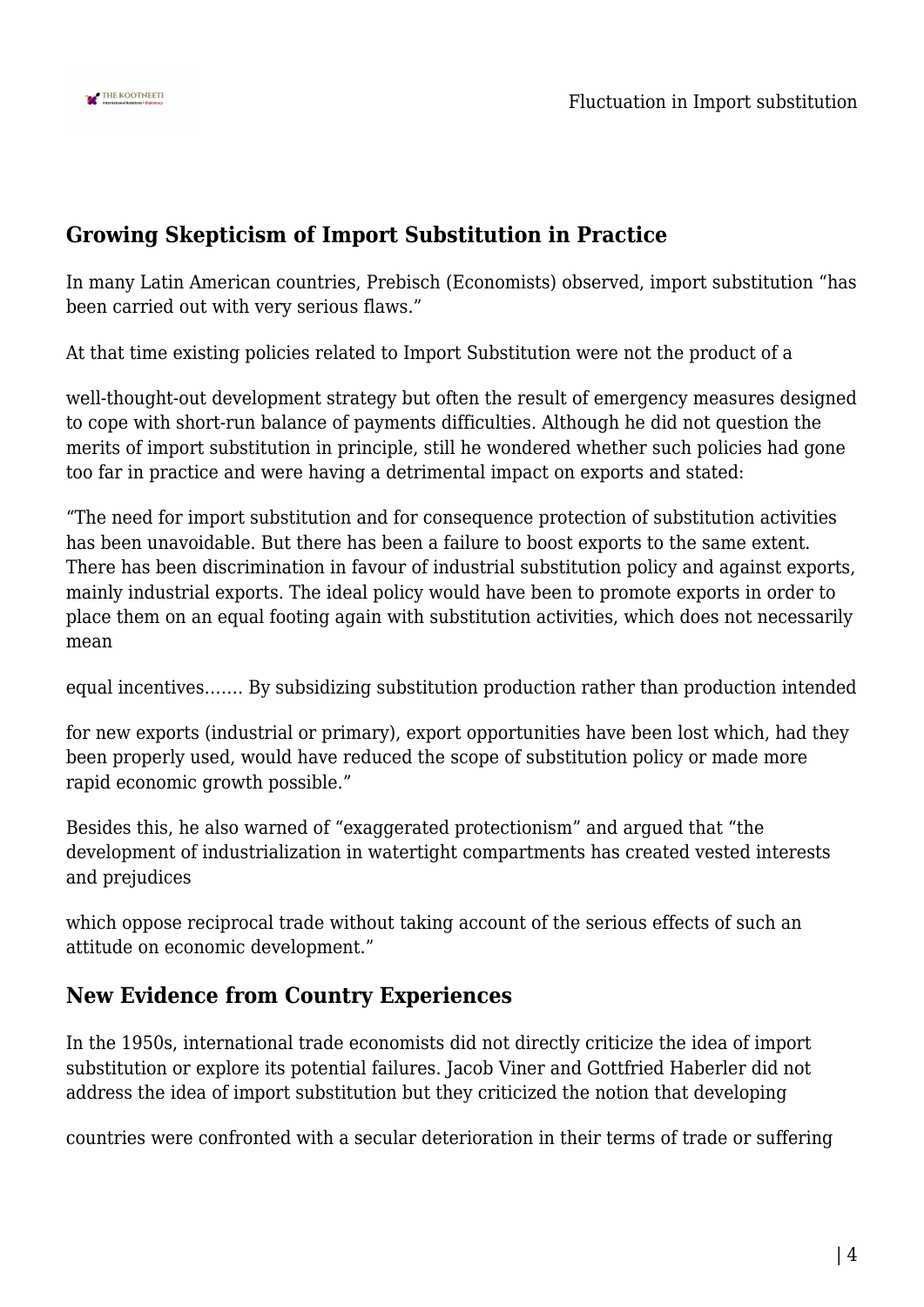

from significant disguised unemployment.

In their view, theories purporting to show how developing countries were losers from trade



Image source: Getty

were vague and imprecise. They questioned whether trade restrictions necessarily followed as the right policy even given the assumptions made by advocates of import substitution.

The mid-1960s also saw the concept of the "effective rate of protection," popularized by Max Corden, and it became a widely used framework for calculating the impact of tariff structure on industry value-added. For developing countries, such calculations tended to reveal high

and highly variable effective rates across industries, unrelated in any apparent way to which industries might merit promotion on efficiency grounds.

## **Conclusion**

In the 1950s, the idea that developing countries should pursue a policy of import substitution was in vogue among thought leaders in development economics. But even the